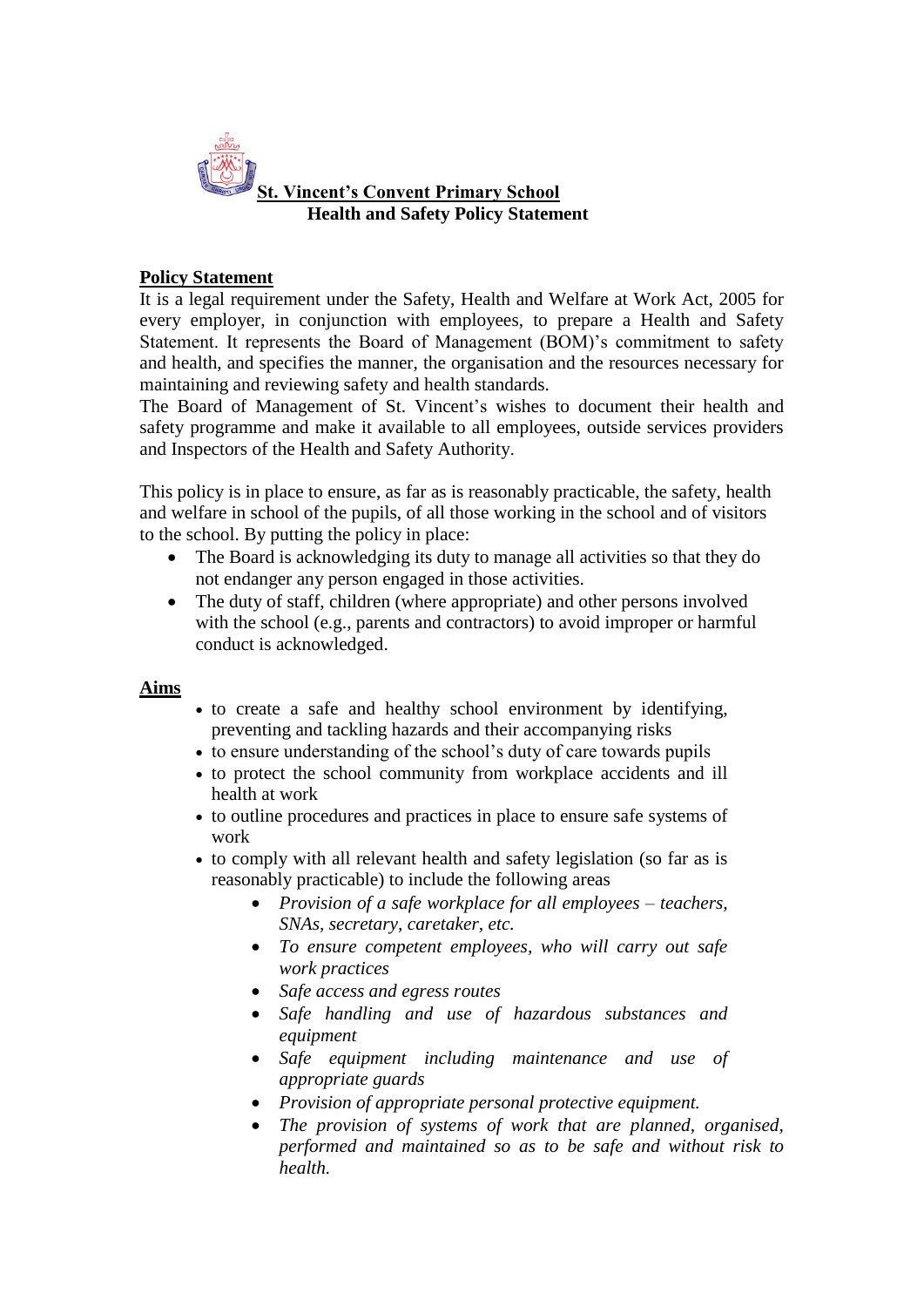- *The provision of instruction to staff on proper lifting techniques of pupils and dealing with pupils with challenging behaviour when such children are enrolled.*
- *The provision of such information, instruction, training and supervision as is necessary to ensure the safety and health at work of its employees.*
- *Obtaining where necessary, the services of competent persons for the purpose of advising on the safety and health at work of the employees e.g. Advisors from the HSE, Fire Officers, ICT Advisors re equipment, ergonomics etc.*

# **Safety and Physical Hazards**

## Electricity

- An annual general safety inspection will be carried out by the school electrician.
- Children will not be allowed to plug in or unplug electrical appliances.
- Children will be made aware of electrical safety.

## Fire Safety

- Fire safety equipment will be tested annually and updated as required.
- Training in fire safety precautions will be provided annually for staff.
- Fire Drills will be carried out monthly.
- Matches will be kept out of the reach of children
- A Test fire drill will be held once/twice per year. A record of all fire drills will be kept.
- Fire Alarms will be tested once a term outside of school hours.

## Lighting of Candles

- As a general rule, only nightlights (as opposed to larger candles) will be lit in classrooms. These must be placed in containers and put out of the reach of children and must only be lit for short durations, e.g., at prayer services. Care must be taken that objects (e.g., papers) that could catch fire are not placed near lighted candles.
- Children should never be left unattended in a room with a lighted candle, e.g., at lunchtime.
- Lighted candles may never be placed on corridors.
- Candles other than nightlights in protective containers may only be used at religious ceremonies (i.e., where numbers present are small and typically not moving around) and not at other celebrations, e.g., parties, concerts. Where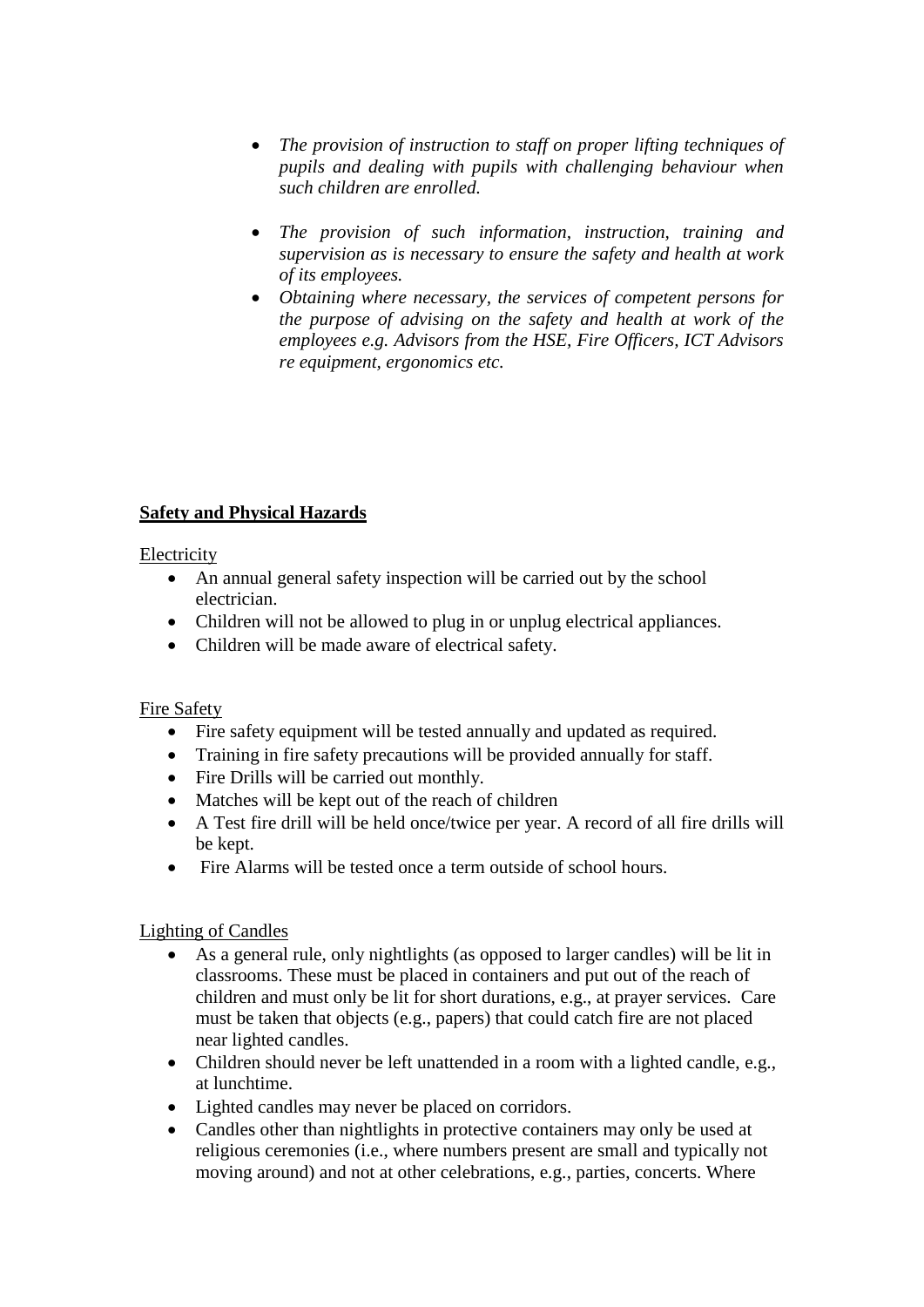candles other than nightlights are used (at religious ceremonies) these must be treated with extreme care. All safety precautions must be taken at these times.

Cleaning Materials

- Cleaning materials must be kept out of the reach of children.
- Children must never be asked to use a chemical substance for cleaning purposes.

# Floors

- All reasonable care must be taken to ensure that objects are not placed in such a way as to cause people to trip. Especial care is required in the case of wires (e.g., computer wires) and the placing of schoolbags in classrooms.
- No objects should be stored around and under coat racks in classrooms.
- Spillages should be dealt with at once and access to slippery areas should be restricted until safe.
- 'Wet floor' signs should be used by cleaners to denote areas newly washed.
- Safe practices with regard to floor safety should be encouraged amongst the children.

# Children Moving around Building

From their earliest days at school, children will be taught safe habits and practices. These include moving safely in the classrooms, corridors, stairs, playgrounds and PE Hall. Running and jumping inside the building is forbidden, except at PE. Children will be under the supervision of a teacher most of the time but, to ensure the smooth running of the school as well as social/civic education of the children, it will be necessary for them to perform some activities unsupervised, e.g., bringing messages to office or other classrooms, going to the compost bin or engaging in some curricular activities. Children from Junior Infants  $-4<sup>th</sup>$  Class must always undertake these activities in groups of two or more. Where practicable, the older children should also travel in groups.

Children should never be sent unsupervised into the Car Yard. Children should not be asked to retrieve objects from or bring objects to teachers' cars unless accompanied by a teacher.

Children of any age should not be required to carry breakable objects, e.g., cups, around the school.

## Playground /Sport Equipment

- Teachers will accompany classes into playground at going-home time or play times.
- Each playground will be supervised by a teacher at all times during playtime.
- Should the children remain indoors at playtime, each corridor will be supervised by a teacher. In addition,  $6<sup>th</sup>$  Class girls are assigned to each classroom. The  $6<sup>th</sup>$  Class pupils have a care role and must be supervised themselves by the teacher on corridor duty.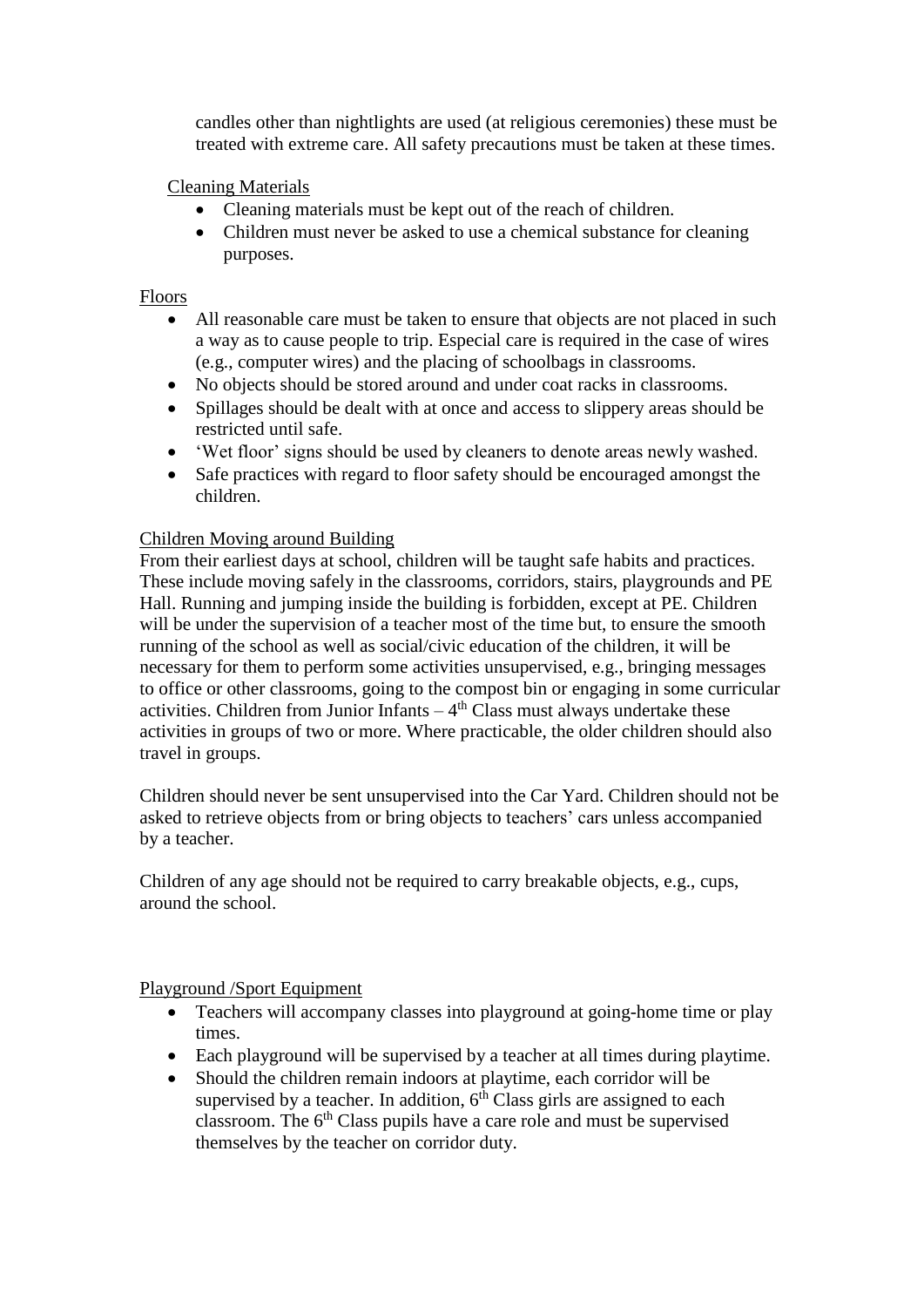- Each class is assigned to a particular yard. Children may not move from one yard to another during playtime.
- If a serious accident occurs during playtime, the teacher on duty will send a child to get the Principal. The teacher on duty will make the injured child/children as comfortable as possible until help arrives.
- Children, accompanied by two older children, may be sent to the office to have minor injuries dealt with.
- Parents are contacted in the case of a more serious injury and always in the case of a head injury of concern.
- If children have immediate need to go to the toilet during playtime, they are allowed into the school building accompanied by two older children. Children from Junior Infants  $-4<sup>th</sup>$  Class may only be sent from yard to toilets on ground floor.
- Use of playground equipment must be supervised by a teacher at all times.

## Traffic in Playgrounds

- Since cars and other vehicular traffic have access to the playground, due care must be taken at all times when walking through the playgrounds or bringing children into the playgrounds.
- Vehicles may not enter or leave the playgrounds during playtime. A notice to this effect will be displayed at the playground entry.
- Children must use the gate in St. Vincent's Lane when entering and leaving the school at normal opening and closing times and must not enter or leave the premises via the Convent Lodge entrance. Parents must be made aware of this.
- Where parents repeatedly use the Lodge entrance to bring their children to/collect them from school, the Board of Management will formally write to the parents in question requesting them to cease this practice forthwith and pointing out the inherent safety risks.
- Staff parking in the playgrounds must exercise the greatest care when driving in the playgrounds.

### **Contractors**

All contractors working in the school must be shown the Safety Statement and must sign it. Additionally, contractors will be asked for a copy of their insurance before commencing work in the school, unless this has been deemed unnecessary by the Insurance Brokers.

### Manual Handling

Cleaners and Caretakers may receive manual handling training before commencing work, except in the case of short-term substitute work.

### Letting of School to Outside Agencies

A licence agreement will be entered into with outside agencies who lease part of the school building. These outside agencies will be bound by the school's Health and Safety procedures.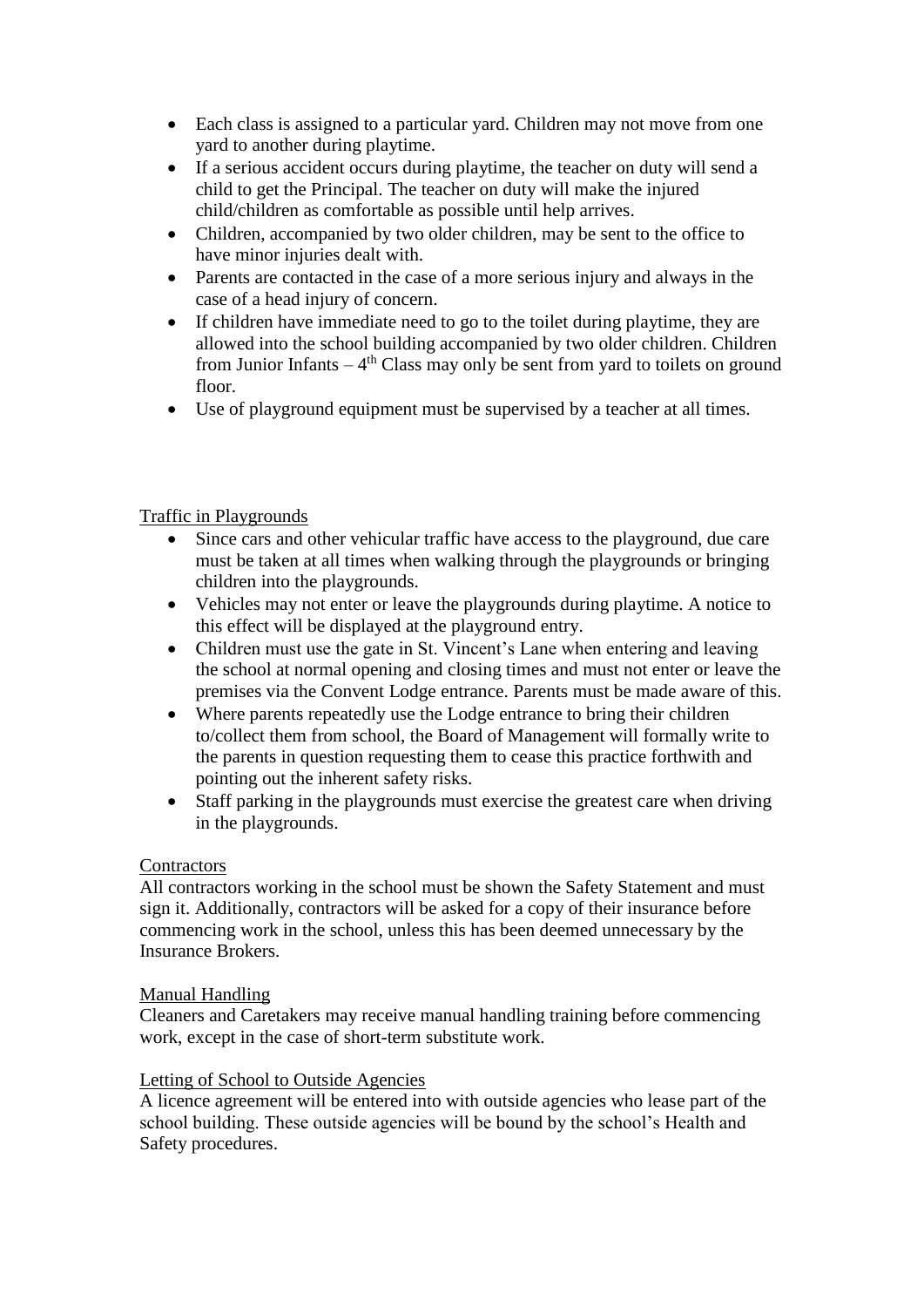#### Use of Substances

Smoking is prohibited by law in the school building. A separate policy is in place governing the use of substances in the school.

#### First Aid

School staff (but not children) may administer First Aid for the use of minor scratches, cuts and bruises. More serious injuries may not be dealt with by school staff. Parents must be contacted in these cases. Where parents cannot be contacted, professional medical attention will be sought if necessary.

### Hygiene Incidents

Where children have wetting or soiling incidents, parents will always be contacted. School staff may not change a child's clothing. However, children should be made as comfortable as possible and incidents should be dealt with the utmost privacy and discretion (in so far as is possible).

If a parent cannot come into the school, or cannot send a representative, the parent may give permission for the child to change his/her own clothes. In the case of younger children TWO staff members will assist by instructing the child, in a step by step manner to change clothing.

This section does not concern children with special needs who have a Special Needs Assistant to assist them in the area of toileting. Each of the latter cases will have procedures specific to the child in question.

#### School Security

Due care will be given to the area of security, bearing in mind that St. Vincent's is a school and therefore cannot be locked at all times.

The school doors will be open at the start and end of the school day. At these times, access is ensured to all.

At other times, those wishing to enter the school must use the security entrance, i.e., a bell is rung which is answered at the office. Entry will be permitted for valid reasons.

At the start of the day, the Principal and/or senior staff members will be present on the ground corridor to oversee all who enter and leave the building.

Once the school day starts (8.45am, 9am) the children will be under the care of a teacher at all times until they are accompanied into the yard by the teacher at the end of the school day.

At the start of the school year, all parents must supply a list to the office of adults who are allowed to collect children early.

Children leaving school early with an adult for any reason must be signed out by said adult who, if not the parent, must be on the approved list to collect. Where this is not the case, a call must be made to the parent/guardian before the child is released to the care of the collecting adult.

Young people under 18 are not allowed to take children early except in a case of emergency and always with the parent's prior permission.